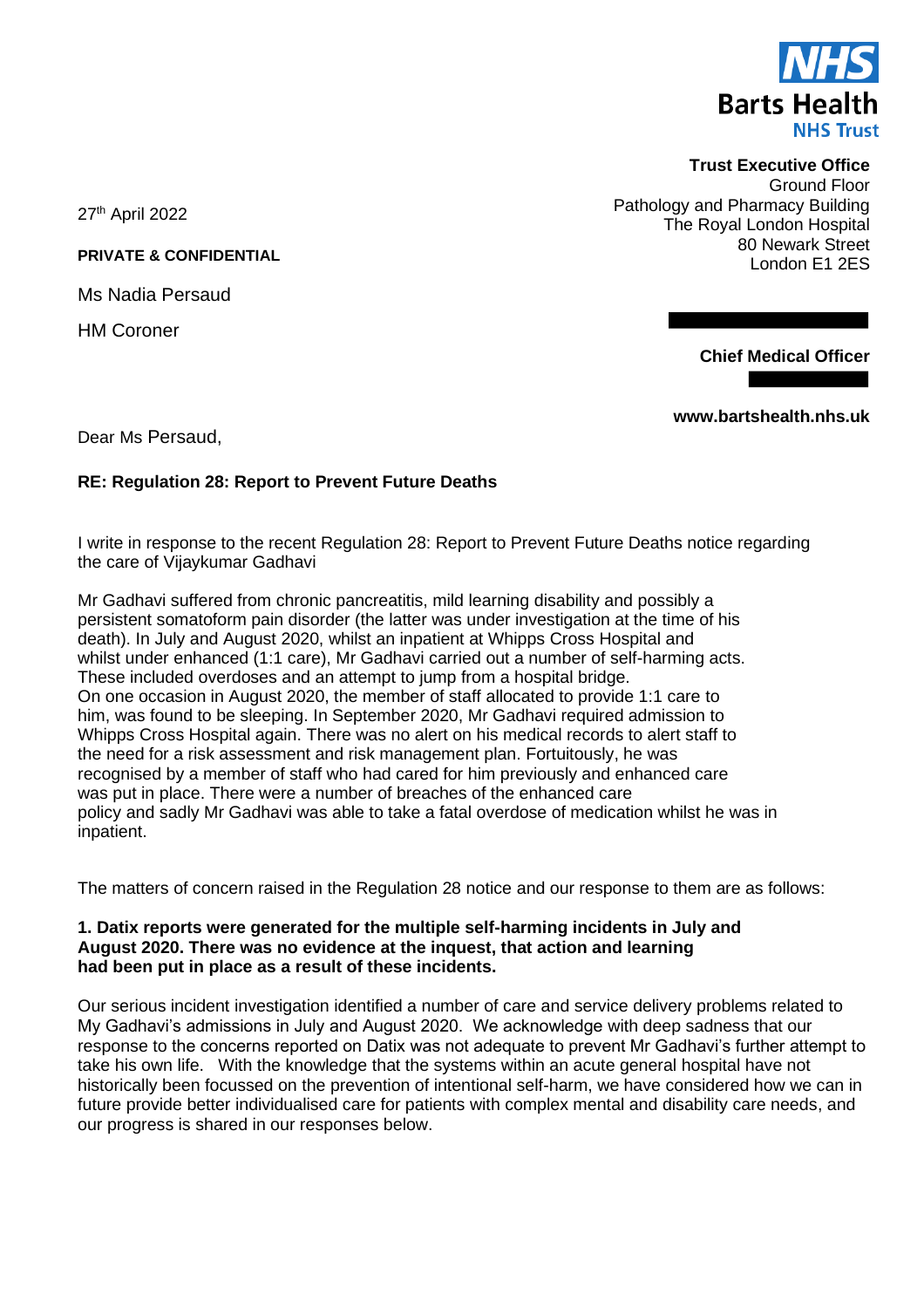### **2. Despite the multiple risk incidents and foreseeability of future hospital admissions, there was no alert or flag placed on Mr Gadhavi's records to alert new staff to the complexities and risk in his presentation.**

We have established a whole-trust task and finish group to consider how to implement a flag relating to risk of self-harm. The group includes safeguarding practitioners, mental health, legal, information governance and ICT colleagues. The group is working through a number of ethical and practical questions, which include a concern about stigmatising patients.

# **3. Despite awareness of the previous overdoses on the ward, there was no itemised property list, including a list of medications.**

The ward matrons have developed an improvement plan for accurate documentation of patient property which includes regular audits of the electronic patient check list and patient property kept on the ward, and working with pharmacy to increase medication reconciliation.

## **4. The recommendations by the learning disability nurse were not fully put into practice and there was insufficient involvement of his family.**

The learning disability nurse will conduct awareness and ward teaching sessions to improve compliance with prescribed care plans. We have also identified the need for more integrated documentation between the mental health and acute hospital patient record systems, and have agreed with the psychiatric liaison team that they will copy their documentation on EMIS onto the trust's CRS system.

## **5. There were multiple breaches of the Enhanced Care Policy. There was no risk assessment by the allocated nurse; no consideration of the need to break up the shift of the 1:1 carer and no hourly observations kept by the 1:1 carer.**

During Mr Gadhavi's admission in September 2020 nursing staffing gaps were exacerbated by staff absence and vacancies directly caused by the COVID pandemic. The hospital has a robust system for distributing nurses to mitigate risks due to staffing, but at that time was only able to reduce rather than remove the risk, and this was reflected in our hospital risk register. This meant that staff had to adapt their practice flexibly to best meet the risks and pressures on the ward on the day. Compliance with completion of risk assessments is audited at trust level. To reinforce the importance of complying with the implementation of the Enhanced Care Policy, our hospital Director of Nursing has reminded all Ward Matrons to monitor compliance with hourly observations during nursing handover.